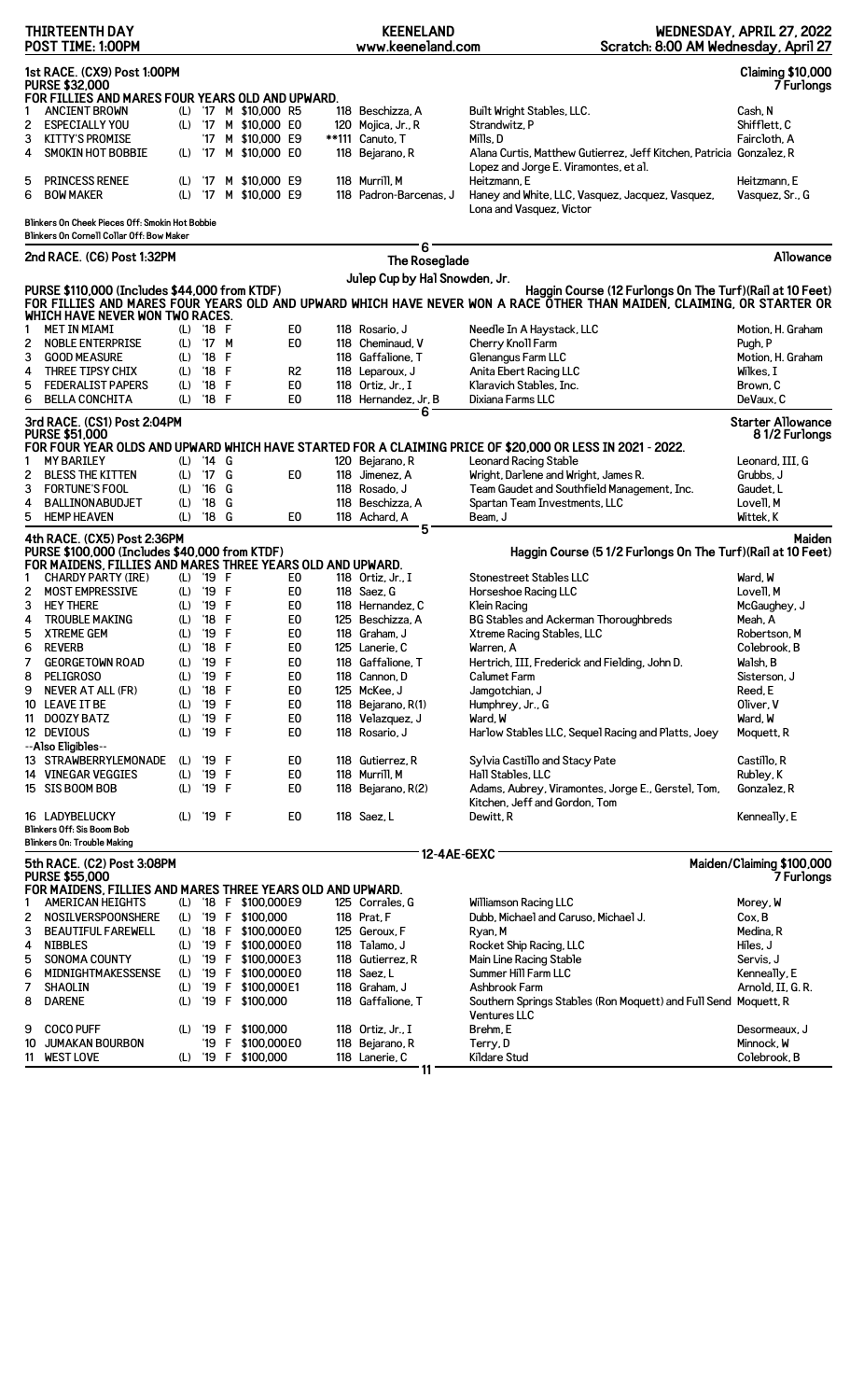| <b>THIRTEENTH DAY</b><br>POST TIME: 1:00PM                                                                                                                                                                                                                                                                                                                                                                                                                                                                                                                                                                                            | <b>KEENELAND</b><br>www.keeneland.com                                                                                                                                                                                                                                                                                                     | WEDNESDAY, APRIL 27, 2022<br>Scratch: 8:00 AM Wednesday, April 27                                                                                                                                                                                                                                                                                                                                                                                                                                                                                                                                                                                                            |  |  |  |  |  |
|---------------------------------------------------------------------------------------------------------------------------------------------------------------------------------------------------------------------------------------------------------------------------------------------------------------------------------------------------------------------------------------------------------------------------------------------------------------------------------------------------------------------------------------------------------------------------------------------------------------------------------------|-------------------------------------------------------------------------------------------------------------------------------------------------------------------------------------------------------------------------------------------------------------------------------------------------------------------------------------------|------------------------------------------------------------------------------------------------------------------------------------------------------------------------------------------------------------------------------------------------------------------------------------------------------------------------------------------------------------------------------------------------------------------------------------------------------------------------------------------------------------------------------------------------------------------------------------------------------------------------------------------------------------------------------|--|--|--|--|--|
| 6th RACE. (C7) Post 3:40PM                                                                                                                                                                                                                                                                                                                                                                                                                                                                                                                                                                                                            | <b>The Diamond A Farms</b>                                                                                                                                                                                                                                                                                                                | Allowance                                                                                                                                                                                                                                                                                                                                                                                                                                                                                                                                                                                                                                                                    |  |  |  |  |  |
| Julep Cup by Mr. and Mrs. Gerald J. Ford<br>PURSE \$120,000 (Includes \$48,000 from KTDF)<br>Haggin Course (8 1/2 Furlongs On The Turf) (Rail at 10 Feet)<br>FOR FOUR YEAR OLDS AND UPWARD WHICH HAVE NEVER WON \$10,000 TWICE OTHER THAN MAIDEN, CLAIMING, OR STARTER OR WHICH HAVE                                                                                                                                                                                                                                                                                                                                                  |                                                                                                                                                                                                                                                                                                                                           |                                                                                                                                                                                                                                                                                                                                                                                                                                                                                                                                                                                                                                                                              |  |  |  |  |  |
| <b>NEVER WON THREE RACES.</b><br>(L) '17 G<br><b>GOOD JUJU</b><br>E0<br>1<br>17<br>E <sub>0</sub><br>$\mathbf{2}^{\prime}$<br><b>ABSAM</b><br>(L)<br>G                                                                                                                                                                                                                                                                                                                                                                                                                                                                                | 118 Landeros, C<br>118 Ortiz, Jr., I                                                                                                                                                                                                                                                                                                      | Anita Ebert Racing LLC<br>Wilkes. I<br>Dubb, Michael, Paradise Farms Corp., Staudacher, DavidMaker, M<br>and Caruso, Michael J.                                                                                                                                                                                                                                                                                                                                                                                                                                                                                                                                              |  |  |  |  |  |
| <b>CONTINENTAL COINS</b><br>$^{\prime}18$<br>G<br>E0<br>3<br>(L)<br>$^{\prime}18$<br>E <sub>0</sub><br><b>SKYRO</b><br>(L)<br>G<br>4<br>E <sub>0</sub><br>LEBLON<br>(L)<br>$^{\prime}18$<br>G<br>5<br>E <sub>0</sub><br><b>BUY ME CANDY</b><br>$^{\prime}17$<br>Н<br>(L)<br>6<br>$^{\prime}18$<br>E <sub>0</sub><br>7<br><b>BE HERE</b><br>(L)<br>G<br>$^{\prime}18$<br>8a CELLIST<br>(L)<br>G<br>E <sub>0</sub><br>$^{\prime}18$<br>C<br>E <sub>0</sub><br>FLORIFORM<br>9<br>(L)<br>E <sub>0</sub><br>(L)<br>$^{\prime}18$<br>G<br>10 MONITION<br>$^{\prime}18$<br>11 POINT ME BY<br>C<br>E0<br>(L)<br>'18<br>C<br>12 PALAZZI<br>(L) | 118 Gutierrez, R<br>118 Gaffalione, T(1)<br>Raroma Stable<br>118 Talamo, J<br>118 Graham, J<br>Haras Interlagos<br>118 Velazquez, J<br>Augustin Stable<br><b>Calumet Farm</b><br>118 Leparoux, J<br>118 Rosario, J<br>Juddmonte<br>118 Hernandez, Jr, B(1)<br>Hinkle Farms<br>118 Saez, L<br>118 Geroux, F<br>Oxley, J                    | Allied Racing Stable, LLC<br>Calhoun, W. Bret<br>Lynch, B<br>Bonne Chance Farm, LLC<br>Lobo, P<br>Correas, IV, I<br>Thomas, J<br>Arnold, II, G. R.<br>Mott, W<br>DeVaux, C<br>Kenneally, E<br>Homewrecker Racing LLC<br>Casse. M                                                                                                                                                                                                                                                                                                                                                                                                                                             |  |  |  |  |  |
| --Also Eligibles--<br>13 SHACKLEFORD'S JOY<br>$^{\prime}$ 17<br>H<br>R <sub>2</sub><br>(L)<br>14 MUTAKATIF (IRE)<br>$^{\prime}15$<br>н<br>R <sub>3</sub><br>(L)<br>C<br>E <sub>0</sub><br>15a TANGO TANGO TANGO<br>(L)<br>$^{\prime}18$<br>$^{\prime}$ 18<br>E <sub>0</sub><br>16 MTO-KOUFAX<br>(L)<br>G<br>a -- Calumet Farm<br>Blinkers Off: Be Here<br>Blinkers On: Buy Me Candy                                                                                                                                                                                                                                                   | 118 Bejarano, R<br>Wagner, L<br>118 Beschizza, A<br>118 Gaffalione, T(2)<br><b>Calumet Farm</b><br>120 Hernandez, Jr, B(2)                                                                                                                                                                                                                | Lukas, D<br>Connelley, Judy and Brown, Jr., Paul H.<br>Brown, Jr., P<br>Sisterson, J<br>Foley, G<br>Andriot, Steve and Tagg Team Racing                                                                                                                                                                                                                                                                                                                                                                                                                                                                                                                                      |  |  |  |  |  |
| 7th RACE. (C5) Post 4:12PM                                                                                                                                                                                                                                                                                                                                                                                                                                                                                                                                                                                                            | <b>12-4AE-1EXC</b>                                                                                                                                                                                                                                                                                                                        | <b>Claiming \$50,000</b>                                                                                                                                                                                                                                                                                                                                                                                                                                                                                                                                                                                                                                                     |  |  |  |  |  |
| <b>PURSE \$54,000</b><br>FOR THREE YEAR OLDS.<br><b>BUREAU</b><br>'19 C \$50,000 E3<br>(L)<br>1.<br><b>EXPENSIVE CUT</b><br>G \$50,000 R5<br>'19<br>(L)<br>'19 G \$50,000<br>3<br><b>DOWN COLD</b><br>(L)<br><b>MAXIMUM IMPACT</b><br>(L)<br>'19<br>C \$50,000 R10<br>4<br><b>SILENT DISCO</b><br>'19 G \$50,000 E0<br>5<br>(L)                                                                                                                                                                                                                                                                                                       | 118 Rosario, J<br>Rosenblum, Harry T.<br>**111 Beckman, A<br>Kinmon, R<br>118 Gaffalione, T<br>118 Beschizza, A                                                                                                                                                                                                                           | 81/2 Furlongs<br>Southern Springs Stables (Ron Moquett) and<br>Moquett, R<br>Kinmon, K<br>Asmussen, S<br>L and N Racing LLC and Team Hanley<br>Built Wright Stables, LLC.<br>Cash, N                                                                                                                                                                                                                                                                                                                                                                                                                                                                                         |  |  |  |  |  |
| 8th RACE. (C1) Post 4:44PM<br>PURSE \$100,000 (Includes \$40,000 from KTDF)                                                                                                                                                                                                                                                                                                                                                                                                                                                                                                                                                           | 118 Gutierrez, R<br>5                                                                                                                                                                                                                                                                                                                     | Knapper, Melita and Knapper, Paul<br>Ortiz, J<br><b>Maiden</b><br>Haggin Course (8 Furlongs On The Turf) (Rail at 10 Feet)                                                                                                                                                                                                                                                                                                                                                                                                                                                                                                                                                   |  |  |  |  |  |
| FOR MAIDENS, FILLIES AND MARES THREE YEARS OLD AND UPWARD.<br><b>UNDER ONE SKY</b><br>$(L)$ '19 F<br>E0<br>1                                                                                                                                                                                                                                                                                                                                                                                                                                                                                                                          | 118 Rosario, J<br>Brunker, J                                                                                                                                                                                                                                                                                                              | McGaughey, J                                                                                                                                                                                                                                                                                                                                                                                                                                                                                                                                                                                                                                                                 |  |  |  |  |  |
| (L) '19 F<br>IZZY EM<br>E <sub>0</sub><br>2<br><b>MISS SUSIE R</b><br>(L) '19 F<br>E <sub>0</sub><br>'18 F<br><b>SPARE CASH</b><br>(L)<br>E <sub>0</sub><br>4<br>AMERICAN PYRAMID<br>$(L)$ '19 F<br>5<br>E0<br>'18 F<br>E <sub>0</sub><br>6<br><b>ROBIN'S FANTASY</b><br>(L) '18 F<br>E <sub>0</sub><br>7<br><b>TAKE JOY</b><br>(L) '19 F<br><b>LOTTA ROSES</b><br>E <sub>0</sub><br>8<br>(L) '19 F<br>E <sub>0</sub><br>SAFFRON MOON<br>9<br>(L) '19 F<br>E <sub>0</sub><br>10 DIVA READY<br>'19 F<br>E <sub>0</sub><br>11 AMELIA'S MAP<br>(L)<br>(L) '19 F<br>E <sub>0</sub><br>12 HONEYCOMB                                        | 118 Cannon, D<br>Anna Meah<br>118 Graham, J<br>126 Gaffalione, T<br>Klein Racing<br>118 Velazquez, J<br>126 Bejarano, R<br>126 Cheminaud, V<br><b>JCB Stables, LLC</b><br>118 Rispoli, U<br>JD Farms<br>118 Prat, F<br><b>CHP Racing</b><br>Augustin Stable<br>118 Saez, L<br>118 Corrales. G<br>118 Hernandez, Jr, B<br>Humphrey, Jr., G | Meah, A<br>Respect the Valleys, LLC<br>Desormeaux, J<br>Cox, B<br>Arlene's Sun Star Stable<br>Catalano, W<br>Kelley, J<br>Blazing Forest Stable, LLC<br>Correas, IV, I<br>Blair, J<br>Brown, C<br>Thomas, J<br>Bantry Farms, LLC and Tier Racing, LLC<br>Ewing, M<br>Arnold, II, G. R.                                                                                                                                                                                                                                                                                                                                                                                       |  |  |  |  |  |
| --Also Eligibles--<br>13 GET BY<br>(L)<br>'19 F<br>E0<br>(L) '18 F<br>14 FITS THE JILL<br>E <sub>0</sub><br>'19 F<br>E <sub>0</sub><br>15 QUARIA BRAVA<br>(L) '19 F<br>E <sub>0</sub><br>16 ABOUKIR BAY                                                                                                                                                                                                                                                                                                                                                                                                                               | 118 Landeros, C<br>126 Santana, Jr., R<br>August Dawn Farm<br>118 Achard, A<br>118 Beschizza, A<br>NBS Stable                                                                                                                                                                                                                             | Mary Abeel Sullivan Revocable Trust<br>Wilkes, I<br>Medina, R<br>Brownwood Farm, LLC<br>Lobo, P<br>Barkley, J.A.                                                                                                                                                                                                                                                                                                                                                                                                                                                                                                                                                             |  |  |  |  |  |
|                                                                                                                                                                                                                                                                                                                                                                                                                                                                                                                                                                                                                                       | 12-4AE-3EXC<br>Off Races: C3 - C4 - C8 - CS2 - CS3 - CS4 - CX6 - CX7 - CX8                                                                                                                                                                                                                                                                |                                                                                                                                                                                                                                                                                                                                                                                                                                                                                                                                                                                                                                                                              |  |  |  |  |  |
| Extra Races For Thursday, April 28, 2022                                                                                                                                                                                                                                                                                                                                                                                                                                                                                                                                                                                              |                                                                                                                                                                                                                                                                                                                                           | ATTENTION HORSEMEN: Please see Baley to pick up paddock passes for your<br>barn crew the morning of each Stake. Passes are not needed for regular                                                                                                                                                                                                                                                                                                                                                                                                                                                                                                                            |  |  |  |  |  |
| (Entries Close on Saturday, April 23, 2022)<br><b>EXTRA RACE NO 5</b><br>X5<br>EXTING \$120,000. (Includes \$48,000 from KTDF) For Fillies And Mares Four Years Old<br>and Upward Which Have Never Won \$10,000 Twice Other Than Maiden, Claiming, Or<br>Starter or Which Have Never Won Three Races or Claiming Price<br>\$23,400 Since Then<br><b>CLAIMING PRICE \$62,500</b>                                                                                                                                                                                                                                                       | overnight races.<br>ALLOWANCE OPTIONAL CLAIMING<br>If<br><b>VOU</b><br>following:                                                                                                                                                                                                                                                         | would<br>like<br>to<br>please<br>visit<br>request<br>seating<br>https://www.keeneland.com/horsemens-hospitality-guide<br>Trainers who wish to enter a horse at Keeneland are required to complete the<br>Trainer/Vet Agreement. A 2022 agreement signed by both the trainer and<br>his/her attending veterinarian must be on file at Keeneland. Signed agreements                                                                                                                                                                                                                                                                                                            |  |  |  |  |  |
| (Races Where Entered For \$50,000 Or Less Not Considered In Allowances)<br><u>SIX FURLONGS</u><br><b>EXTRA RACE NO 6</b><br><b>X6</b><br>Purse \$68,000. For Four Year Olds and Upward.<br><b>CLAIMING PRICE \$50,000</b>                                                                                                                                                                                                                                                                                                                                                                                                             | <b>CLAIMING</b><br>Bruce.Howard@ky.gov.                                                                                                                                                                                                                                                                                                   | can be emailed to GMundy@keeneland.com.<br>Attending Veterinarian Exam. All horses must be examined by the trainer's<br>attending veterinarian during the three (3) days immediately preceding entry<br>to race and must be been found fit to race by the attending veterinarian. (This evaluation shall include, at a minimum, watching the horse jog.) Please send to                                                                                                                                                                                                                                                                                                      |  |  |  |  |  |
| (Races Where Entered For \$40,000 Or Less Not Considered In Allowances)<br>SIX AND ONE HALF FURLONGS<br><b>EXTRA RACE NO 7</b><br>X7<br>Purse \$80,000. (Includes \$32,000 from KTDF) For Maidens, Two Years Old.<br>Weight.<br><b>Headley Course (FOUR AND ONE HALF FURLONGS)</b>                                                                                                                                                                                                                                                                                                                                                    | <b>MAIDEN</b><br>. 119 lbs.<br>request                                                                                                                                                                                                                                                                                                    | Horsemen-Please note that your KHRC license will grant you grandstand general admission. Horsemen's Hospitality will be in touch with all primary owners of Stakes runners to share available accommodations for upgraded<br>hospitality on their race day. Contact: Stakes Accommodations (859)<br>288-4322, Undercard Accommodations (859) 288-4305. If you would like to<br>seating<br>please<br>visit<br>https://www.keeneland.com/horsemens-hospitality-guide                                                                                                                                                                                                           |  |  |  |  |  |
| <b>EXTRA RACE NO 8</b><br>X <sub>8</sub><br>Purse \$42,000. For Fillies And Mares Three Years Old and Upward Which Have Never<br>Won Two Races.<br><b>CLAIMING PRICE \$40,000</b>                                                                                                                                                                                                                                                                                                                                                                                                                                                     | <b>CLAIMING</b>                                                                                                                                                                                                                                                                                                                           | Attention Trainers: In Today signs must be posted on the stall door by 7:30 a.m. on race day. Stable office personnel will deliver signs to your barn.<br>Race for the full purse amount in KTDF races by making sure your horse is REGISTERED with KTDF PRIOR to the close of entries. Contact Jenny                                                                                                                                                                                                                                                                                                                                                                        |  |  |  |  |  |
| (Races Where Entered For \$32,000 Or Less Not Considered In Allowances)<br><u>SIX FURLONGS</u><br><b>EXTRA RACE NO 9</b><br>X9                                                                                                                                                                                                                                                                                                                                                                                                                                                                                                        | McGaughey at 859-361-6002.<br><b>CLAIMING</b>                                                                                                                                                                                                                                                                                             | The starting gate will be open Tuesday-Sunday from 6:30am-9:30am                                                                                                                                                                                                                                                                                                                                                                                                                                                                                                                                                                                                             |  |  |  |  |  |
| Purse \$43,000. For Three Year Olds and Upward Which Have Never Won Three Races<br>or Three Year Olds.<br>Three Year Olds. 120 lbs.<br><b>CLAIMING PRICE \$40,000</b><br>(Races Where Entered For \$20,000 Or Less Not Considered In Allowances)                                                                                                                                                                                                                                                                                                                                                                                      | Older. 126 lbs.<br><b>SIX FURLONGS</b><br>HORSES ONLY-NO EXCEPTIONS!                                                                                                                                                                                                                                                                      | KEENELAND RACE SHUTTLE: Sallee will provide daily shuttle service to<br>Keeneland from Churchill Downs, Trackside and The Thoroughbred Center.<br>VALID HEALTH and COGGINS CERTIFICATES MUST ACCOMPANY EACH HORSE<br>TO RIDE ON THE SHUTTLE-NO EXCEPTIONS! Sign-up must be done by noon the<br>day before the race. At CHURCHILL DOWNS the shuttle for horses in races 1<br>thru 5 WILL LEAVE at 6:30 a.m. and for races 6 thru the last the shuttle WILL<br>LEAVE at 8:30 a.m. FOR PICK UP TIMES AT TRACKSIDE AND CHURCHILL DOWNS call Scott Montgomery at 859-509-5457. THE THOROUGHBRED CENTER call<br>the office at 800-967-8267. THE SHUTTLE IS TO BE USED FOR RACE DAY |  |  |  |  |  |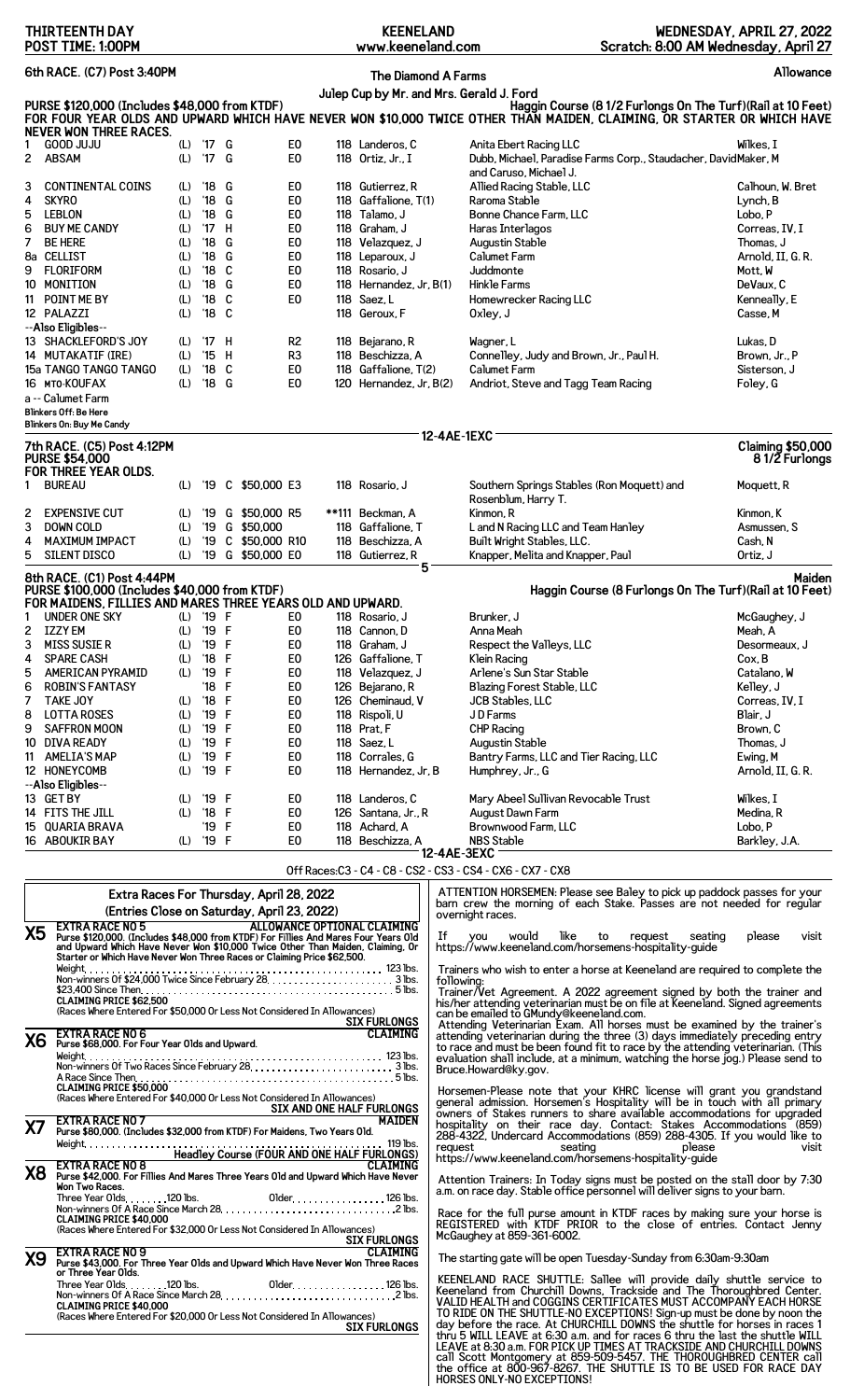| THIRTEENTH DAY                                                                                                                                                                                                                                                                                                                                        | <b>KEENELAND</b>                                      | WEDNESDAY, APRIL 27, 2022                                                                                                                                                                                                                                                                                                                                                                                                                                                                                                                                                                                                                                                                                                                                                                                                                                                                                                                                                                                                                                                                                                                                                                                                                                                                                                                                                                                                                                                                                                                                                                                                                                                                                                                                                       |
|-------------------------------------------------------------------------------------------------------------------------------------------------------------------------------------------------------------------------------------------------------------------------------------------------------------------------------------------------------|-------------------------------------------------------|---------------------------------------------------------------------------------------------------------------------------------------------------------------------------------------------------------------------------------------------------------------------------------------------------------------------------------------------------------------------------------------------------------------------------------------------------------------------------------------------------------------------------------------------------------------------------------------------------------------------------------------------------------------------------------------------------------------------------------------------------------------------------------------------------------------------------------------------------------------------------------------------------------------------------------------------------------------------------------------------------------------------------------------------------------------------------------------------------------------------------------------------------------------------------------------------------------------------------------------------------------------------------------------------------------------------------------------------------------------------------------------------------------------------------------------------------------------------------------------------------------------------------------------------------------------------------------------------------------------------------------------------------------------------------------------------------------------------------------------------------------------------------------|
| POST TIME: 1:00PM                                                                                                                                                                                                                                                                                                                                     | www.keeneland.com                                     | Scratch: 8:00 AM Wednesday, April 27                                                                                                                                                                                                                                                                                                                                                                                                                                                                                                                                                                                                                                                                                                                                                                                                                                                                                                                                                                                                                                                                                                                                                                                                                                                                                                                                                                                                                                                                                                                                                                                                                                                                                                                                            |
| X10 EXTRA RACE NO 10<br>Three Year Olds and Upward Purse \$110,000. (Includes \$44,000 from KTDF) For Three Year Olds and Upward<br>Which Have Never Won A Race Other Than Maiden, Claiming, Or Starter or Which Have<br>Never Won Two Races.<br>Three Year Olds. 120 lbs.<br>(Races Where Entered For \$35,000 Or Less Not Considered In Allowances) | 01 der. 126 lbs.<br>FIVE AND ONE HALF FURLONGS (Turf) | WORKOUTS: All trainers must provide clockers with name, distance and trainer<br>PRIOR to workout (by pedigree if unnamed).<br>THE RECEIVING BARNS ARE BARNS #3 and 4<br>Training Hours: MAIN TRACK: 5:30am-10am (two breaks, 7-7:30 and 8:30-9)<br>reserved speed work window 10 mins after each break. TRAINING TRACK:<br>5:30am-11am (no breaks).<br>Paddock Schooling Hours: RACE DAYS: 6am-10am, 12:05pm-12:45pm, during<br>races (limited #-MUST have permission from Paddock Judge). DARK DAYS:<br>6am-noon.<br>Lasix horses will be treated in their stalls between 4 to 4 1/2 hours prior to<br>their scheduled post time. An attendant must be present with the horse.<br>Unattended horses will not be treated. Ship-in trainers should promptly notify<br>the Stall Office of their location if horses are not in the receiving barn.<br>ALL HORSES MUST REPORT TO BARN 21 FORTY-FIVE (45) MINUTES PRIOR TO<br>POST TIME FOR TCO2 TESTING. KEENELAND WILL TEST A MINIMUM OF TWO (2)<br>RACES EACH DAY WITH ALL HORSES IN THE SELECTED RACES TESTED.<br>STAKES SCRATCH RULE: A horse may be scratched from a stakes race for any<br>reason at any time until FOUR HOURS prior to post time for the race by<br>obtaining written approval from the stewards. Scratches due to track condition<br>will be considered until post time. If an AE is excluded at regular scratch time,<br>a valid physical reason is required.<br>If you wish to receive text alerts please contact the racing office.<br>All mail deliveries must have the recipient's name and the trainer's name.<br>Keeneland now provides $24 \times 7$ access to your statements,<br>1099's and available balances via our web site at<br>www.keeneland.com. Select Racing -> Horsemen's Information |

-> Horsemen Accounts to view your information.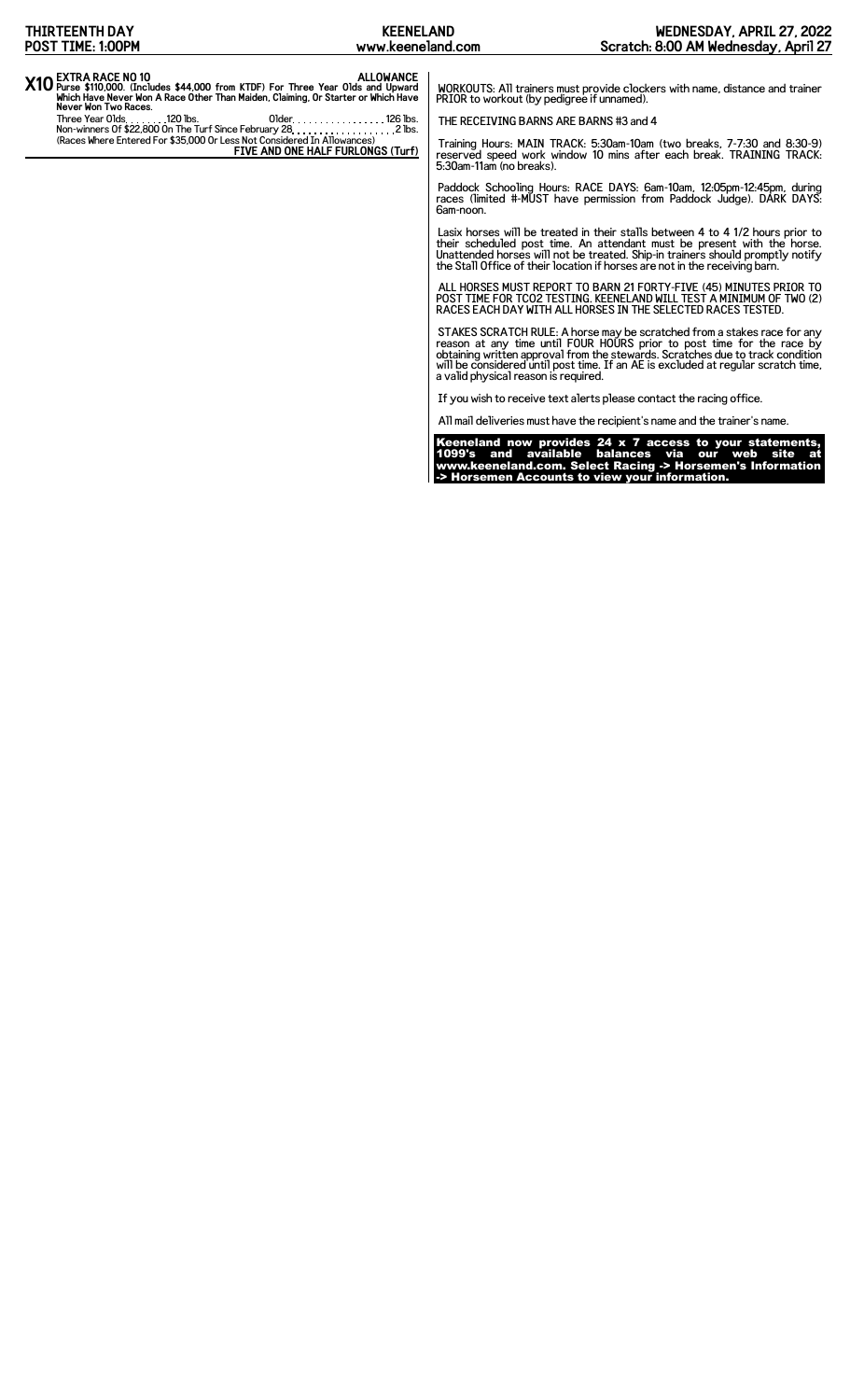## **KEENELAND - IN TODAY SHEET THIRTEENTH DAY WEDNESDAY, APRIL 27, 2022**

| A                                             | R#<br>PP                   |
|-----------------------------------------------|----------------------------|
| <b>ABOUKIR BAY</b>                            | 8 AE16/16                  |
| <b>ABSAM</b>                                  | 6<br>2/16                  |
| <b>AMELIA'S MAP</b>                           | 8<br>11/16                 |
| <b>AMERICAN HEIGHTS</b>                       | 5<br>1/11                  |
| <b>AMERICAN PYRAMID</b>                       | 8<br>5/16                  |
| <b>ANCIENT BROWN</b>                          | 1<br>1/6                   |
| B                                             | R#<br>PP                   |
| <b>BALLINONABUDJET</b>                        | 3<br>4/5                   |
| <b>BEAUTIFUL FAREWELL</b>                     | 5<br>3/11                  |
| <b>BE HERE</b><br><b>BELLA CONCHITA</b>       | 6<br>7/16<br>6/6           |
| <b>BLESS THE KITTEN</b>                       | $\overline{c}$<br>3<br>2/5 |
| <b>BOW MAKER</b>                              | 1<br>6/6                   |
| <b>BUREAU</b>                                 | 7<br>1/5                   |
| <b>BUY ME CANDY</b>                           | 6<br>6/16                  |
| C                                             | PP<br>R#                   |
| <b>CELLIST</b>                                | 8/16<br>6                  |
| <b>CHARDY PARTY (IRE)</b>                     | 1/16<br>4                  |
| <b>COCO PUFF</b>                              | 5<br>9/11                  |
| <b>CONTINENTAL COINS</b>                      | 6<br>3/16                  |
| D                                             | PP<br>R#                   |
| <b>DARENE</b>                                 | 5<br>8/11                  |
| <b>DEVIOUS</b>                                | 4<br>12/16                 |
| <b>DIVA READY</b>                             | 8<br>10/16                 |
| <b>DOOZY BATZ</b><br><b>DOWN COLD</b>         | 4<br>11/16<br>7<br>3/5     |
|                                               |                            |
| E                                             | R#<br>PP                   |
| <b>ESPECIALLY YOU</b><br><b>EXPENSIVE CUT</b> | 2/6<br>1<br>7<br>2/5       |
| c                                             | R#<br>PP                   |
| <b>FEDERALIST PAPERS</b>                      | 2<br>5/6                   |
| <b>FITS THE JILL</b>                          | 8 AE14/16                  |
| <b>FLORIFORM</b>                              | 9/16<br>6                  |
| <b>FORTUNE'S FOOL</b>                         | 3<br>3/5                   |
| G                                             | R#<br>PP                   |
| <b>GEORGETOWN ROAD</b>                        | 4<br>7/16                  |
| <b>GET BY</b>                                 | 8 AE13/16                  |
| <b>GOOD JUJU</b>                              | 1/16<br>6                  |
| <b>GOOD MEASURE</b>                           | $\overline{c}$<br>3/6      |
| н                                             | R#<br>PP                   |
| <b>HEMP HEAVEN</b>                            | 3<br>5/5                   |
| <b>HEY THERE</b><br><b>HONEYCOMB</b>          | 4<br>3/16<br>8<br>12/16    |
| I                                             | R#<br>PP                   |
|                                               |                            |
| <b>IZZY EM</b>                                | 8<br>2/16                  |
| J                                             | R#<br>PP                   |
| <b>JUMAKAN BOURBON</b>                        | 5<br>10/11                 |
| K                                             | PP<br>R#                   |
| <b>KITTY'S PROMISE</b>                        | 3/6<br>1                   |
| <b>KOUFAX</b>                                 | бито 16/16                 |
| L                                             | R#<br>PP                   |
| LADYBELUCKY<br><b>LEAVE IT BE</b>             | 4 AE16/16                  |
| <b>LEBLON</b>                                 | 10/16<br>4<br>5/16<br>6    |
|                                               |                            |

LOTTA ROSES 

| Μ                                             | R#     | <b>PP</b>         |
|-----------------------------------------------|--------|-------------------|
| <b>MAXIMUM IMPACT</b>                         | 7      | 4/5               |
| MET IN MIAMI                                  | 2      | 1/6               |
| MIDNIGHTMAKESSENSE                            | 5      | 6/11              |
| <b>MISS SUSIE R</b><br>MONITION               | 8<br>6 | 3/16<br>10/16     |
| <b>MOST EMPRESSIVE</b>                        | 4      | 2/16              |
| <b>MUTAKATIF (IRE)</b>                        |        | 6 AE14/16         |
| <b>MY BARILEY</b>                             | 3      | 1/5               |
| N                                             | R#     | PP                |
| NEVER AT ALL (FR)                             | 4      | 9/16              |
| NIBBLES                                       | 5      | 4/11              |
| <b>NOBLE ENTERPRISE</b><br>NOSILVERSPOONSHERE | 2<br>5 | 2/6<br>2/11       |
| P                                             | R#     | PP                |
| <b>PALAZZI</b>                                | 6      | 12/16             |
| <b>PELIGROSO</b>                              | 4      | 8/16              |
| <b>POINT ME BY</b>                            | 6      | 11/16             |
| <b>PRINCESS RENEE</b>                         | 1      | 5/6               |
| Q                                             | R#     | PP                |
| QUARIA BRAVA                                  |        | 8 AE15/16         |
| R                                             | R#     | PP                |
| <b>REVERB</b>                                 | 4      | 6/16              |
| <b>ROBIN'S FANTASY</b>                        | 8      | 6/16              |
| S                                             | R#     | PP                |
| SAFFRON MOON                                  | 8      | 9/16              |
| <b>SHACKLEFORD'S JOY</b><br>SHAOLIN           | 5      | 6 AE13/16<br>7/11 |
| SILENT DISCO                                  | 7      | 5/5               |
| <b>SIS BOOM BOB</b>                           |        | 4 AE15/16         |
| <b>SKYRO</b>                                  |        | $6$ $4/16$        |
| <b>SMOKIN HOT BOBBIE</b>                      | 1      | 4/6               |
| <b>SONOMA COUNTY</b><br><b>SPARE CASH</b>     | 5<br>8 | 5/11<br>4/16      |
| <b>STRAWBERRYLEMONADE</b>                     |        | 4 AE13/16         |
| T                                             | R#     | PP                |
| <b>TAKE JOY</b>                               | 8      | 7/16              |
| <b>TANGO TANGO TANGO</b>                      |        | 6 AE15/16         |
| THREE TIPSY CHIX                              | 2      | 4/6               |
| <b>TROUBLE MAKING</b>                         | 4      | 4/16              |
| U                                             | R#     | PP                |
| UNDER ONE SKY                                 | 8      | 1/16              |
| ۷                                             | R#     | PP                |
| <b>VINEGAR VEGGIES</b>                        |        | 4 AE14/16         |
| W                                             | R#     | PP                |
| <b>WEST LOVE</b>                              | 5      | 11/11             |
| Χ                                             | R#     | PP                |
| <b>XTREME GEM</b>                             | 4      | 5/16              |
| In Today for                                  |        |                   |
| WEDNESDAY, APRIL 27, 2022                     |        |                   |
| 69<br>In Body                                 |        |                   |

12 Also Eligible

81 Total In Today